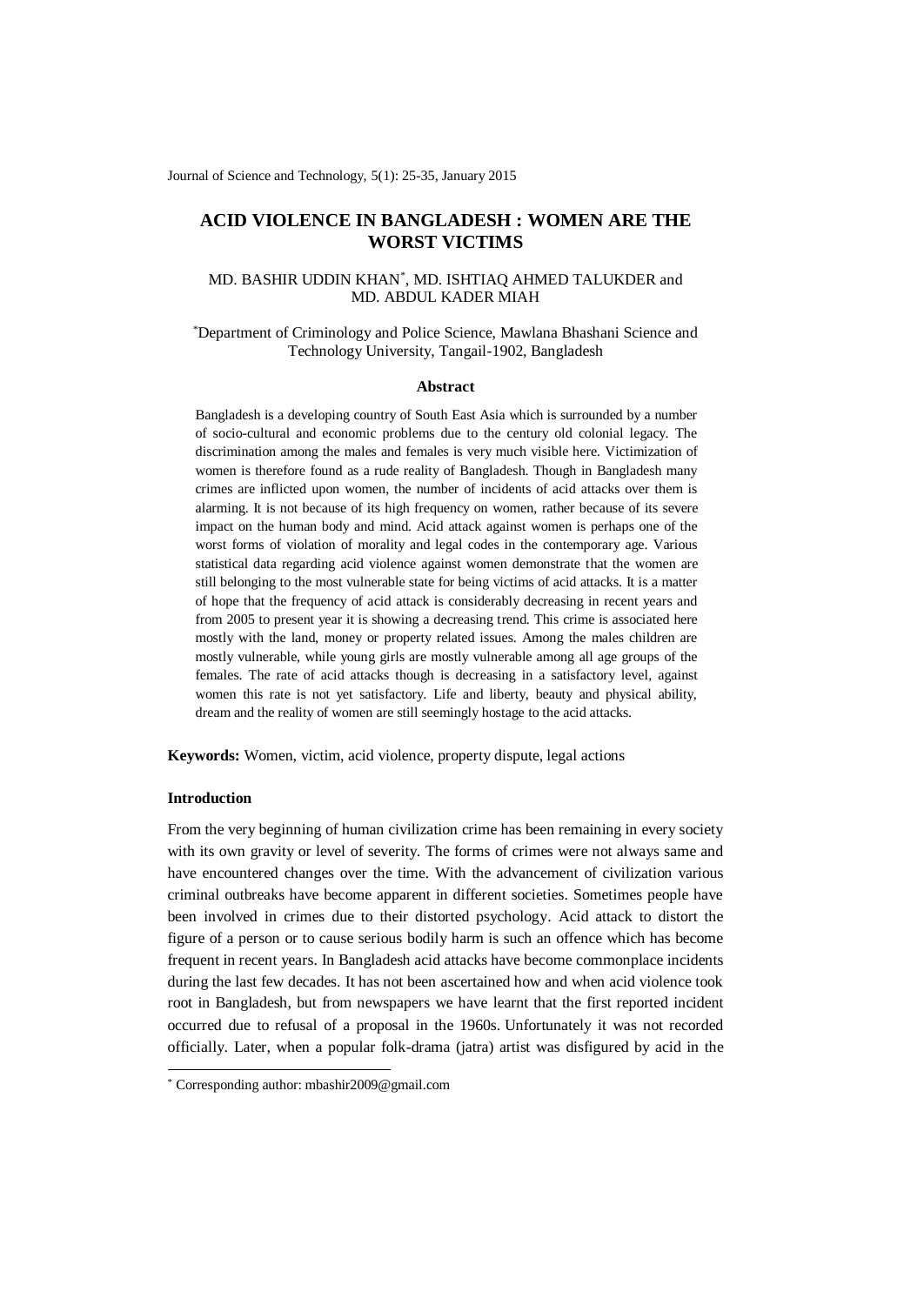1980s, the newspapers took up the issue and created a wide stir. In the last two- decades, acid attacks on women in Bangladesh have been growing at an alarming rate (Anonymous, 2010).

Acid violence is also considered as a world-wide problem which showed its furiousness with the advent of time. Research indicates that attacks are being carried-out by many different nationalities and are not limited by race, religion, creed or location. Over the past 20 years, the evidence of the extent of violence perpetrated against women has increased and is beginning to offer a global overview of the magnitude of this abuse (Wahed and Bhuiya, 2007). This is a form of premeditated violence, usually against women, involving throwing corrosive acid at the face of the victim. The intent behind the attacks is to permanently scar and disfigure. Acid violence rarely causes death but always destroys lives, often young lives (ASTI Annual Review, 2008). Thus acid attacks leave victims horribly disfigured. Because most attacks are directed at the face in order to permanently scar the victim and destroy her physical appearance, often the victim is left blinded (Swanson, 2002). In Bangladesh acid attack, which emerged in this country couple of years later of the independence is a comparatively newer form of violence than various traditional crimes like murder, rape, theft etc. The cause of the noticeable frequencies of acid attacks lie with the availability of acid in all over the country. There seems to be a prima facie correlation between incidence of attack, and availability of acid (Kunthearand and Lewis, 2010). Therefore, in Bangladesh acid attacks have become relatively common as a form of domestic violence (Wikipedia, 2010).

The serious impacts of acid violence on the people especially women are not only on their physique but also on their mindset. The physical damages are possible to measure but the psychological harm or the post traumatic disorder which impacts on the victim's mind is immeasurable. Their physical inability induces them to become depressed and psychologically fragile. This has serious impact on their personal, familial and social life. Such violence is found to be happening in many countries due to domestic disputes. Family members commit this offense in the cases of family quarrels over nonpayment of dowry or disobedience, disrespect to husbands or in-laws in Bangladesh where others commit this offense due to various other reasons (Roushan and Mahmuda, 1997). Young unmarried girls are frequently found to be victimized of this hatred crime because of refusal of love, marriage or sex.

While initially such cases were reported sporadically, since the mid-1990s, because of improved media coverage, there has been a steady rise in the number of such violence reported in newspapers. It is a common misconception that acid attacks against women are peculiar to Bangladesh, and that attackers are Islamic fundamentalists who punish women for "immodest" behavior (Chowdhury, 2005). In reality the perpetrators consciously use violence as a mechanism for subordination. For, violence by intimate partners is often used to demonstrate and enforce a man's position as head of the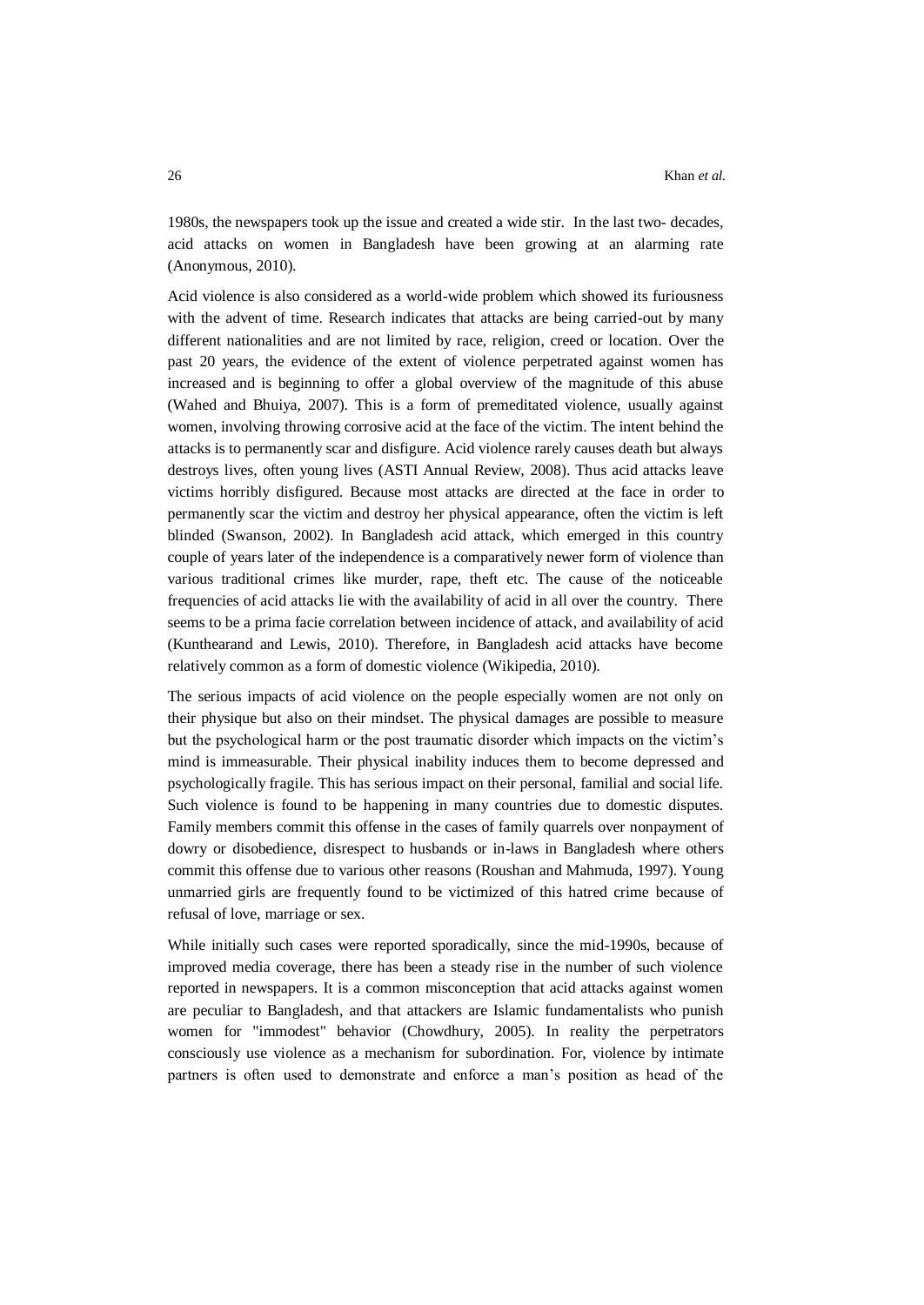household or relationship. For other forms of violence, the subordination of women might not be the explicit motivation of the perpetrator, but is nevertheless a consequence of his actions (Watts and Zimmerman, 2002).

### **Materials and Methods**

Secondary data analysis is the key method of the present study. Statistical data have been collected from Acid Survivors Foundation and various other secondary sources. Collected data have been analyzed carefully to understand the actual scenario of acid violence in Bangladesh against women and men as well. Data analysis was done by using frequency distribution, percentage analysis and trend analysis. The synthesized and processed data have been presented using frequency table, pie-chart, bar chart and pictorial trend pattern. Relevant available information in the form of books, articles and journals have been used generously in course of explaining various phenomena regarding acid violence.

### **Results and Discussions**

# *Socio-Demographic Features of Victims*

Age group of acid survivors

In case of male and female it is obvious that the victimization of females is much more frequent in Bangladesh than their male counterparts. In case of children, data from two years show that the female children are more vulnerable to acid attacks than the male children. Men and Women are mostly vulnerable to acid attacks till the age of 45. The numbers of total victimization of women in both the year of 2011 and 2012 are nearly double than that of men. Present data also show that the total frequency of overall victimization irrespective of sex decreased or remained unchanged for all age groups where the frequency increased slightly for the people or children having age less than 18 years (Table 1). This study reveals that the children are mostly victimized because of their staying with their superiors while they were victimized. There the children always are not the target beyond some exceptional cases. Moreover, the teenage girls sometimes for denying/refusing the proposal of love, marriage or sex could be victimized of such violent offense.

| Age group           | Men  |      |      | Women | Total |      |  |
|---------------------|------|------|------|-------|-------|------|--|
|                     | 2011 | 2012 | 2011 | 2012  | 2011  | 2012 |  |
| Under 18 (Children) | 12   | 09   | 14   | 23    | 26    | 32   |  |
| 19-25               | 08   | 04   | 15   | 19    | 23    | 23   |  |
| 26-35               | 08   | 06   | 26   | 12    | 34    | 18   |  |
| $36-45$             | 07   | 06   | 09   | 11    | 16    | 17   |  |
| $46 - 55$           | 03   | 01   | 06   | 02    | 09    | 03   |  |
| Over 55             | 02   | 04   | 01   | 01    | 03    | 05   |  |
| Total               | 40   | 30   | 71   | 68    | 123   | 98   |  |

#### **Table 1. Age group of acid survivors during 2011 and 2012**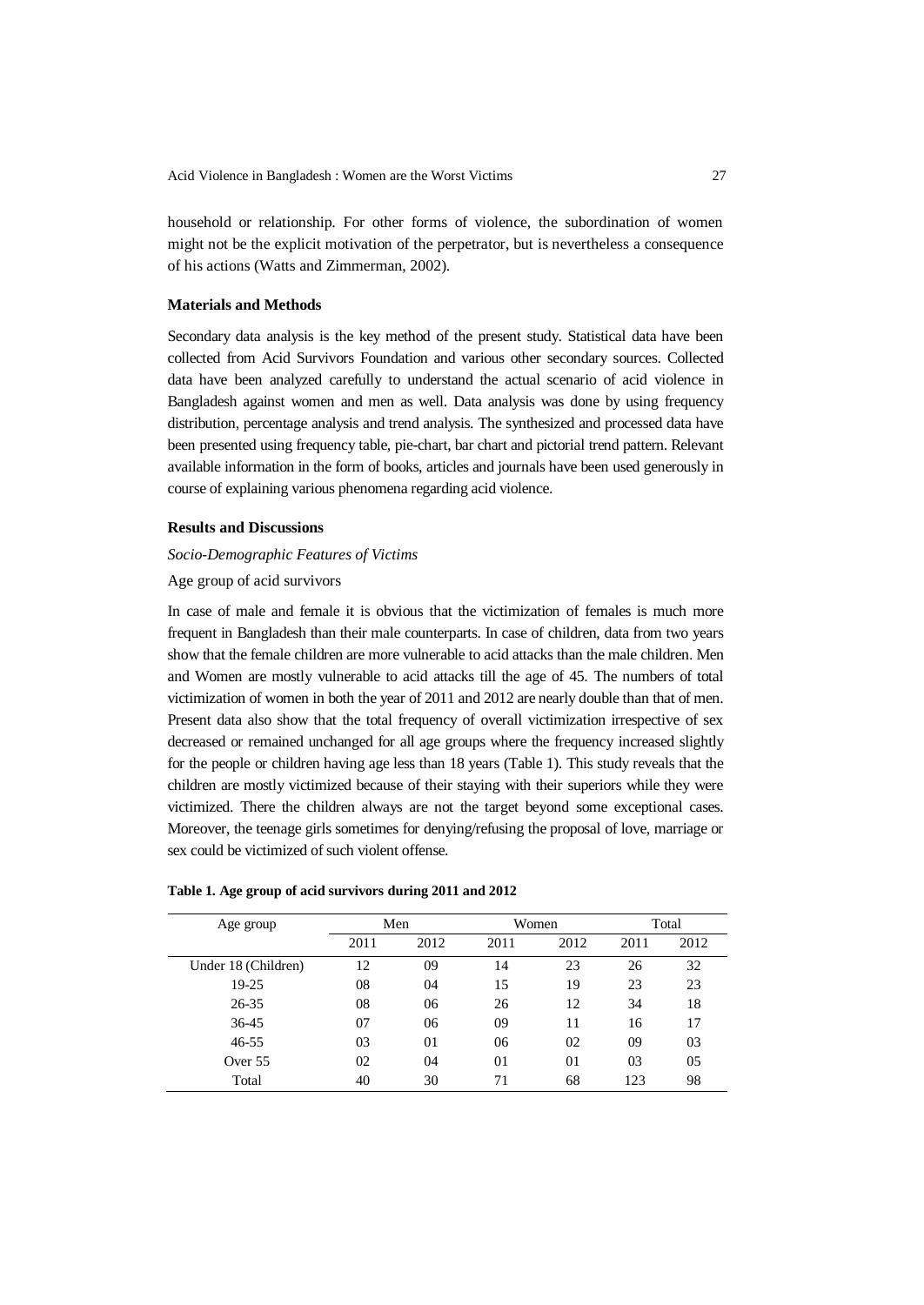(Data of 2011 was downloaded on 28 June, 2012 and data of 2012 was downloaded on 19 October, 2013 from the official website of Acid Survivors Foundation)

Acid attack statistics of 1999 to 2010 also shows that the females are more vulnerable to acid attacks than the males in case of most of the age groups (up to 45 years). So, the history of last fifteen years conveys us the same message that the females under 45 years are more likely to become victims of acid attacks (Fig. 1).



**Fig. 1.** Attack statistics-age group (1999-2010) (Source: Acid Survivors Foundation).

Victims of acid attacks (Gender perspective)

Acid attack statistics, if is analyzed, it is revealed that women and girls become victimized mostly than men and boys. Traditional patriarchal pattern of social system can act as a cause of their frequent victimization than the frequency of men and boys. The frequency of victimization of women and girls during the year of 2011 is about double than that of men and boys where it is more than double during the year of 2012. Documentation from Ain o Salish Kendra (ASK) also reveals that young women are more commonly the targets of acid *attacks* (Baseline Report, n.d.)*.* Present statistics also shows that the frequency of women victimization in contrast with the victimization of men has always remained more than double from the year of 1999 to 2010 and still this victimization is more frequent in case of young women (Table 2).The causes which provoke any person to be involved in such hatred crimes are in many cases associated with girls and women. In some cases where women are not directly associated with the conflicting issue in course of any civil dispute, they had to be the victims of revenge of their rival parties. So, the victimization of women due to acid attacks definitely does not indicate that they are the sole target of attackers. Rather it indicates that they are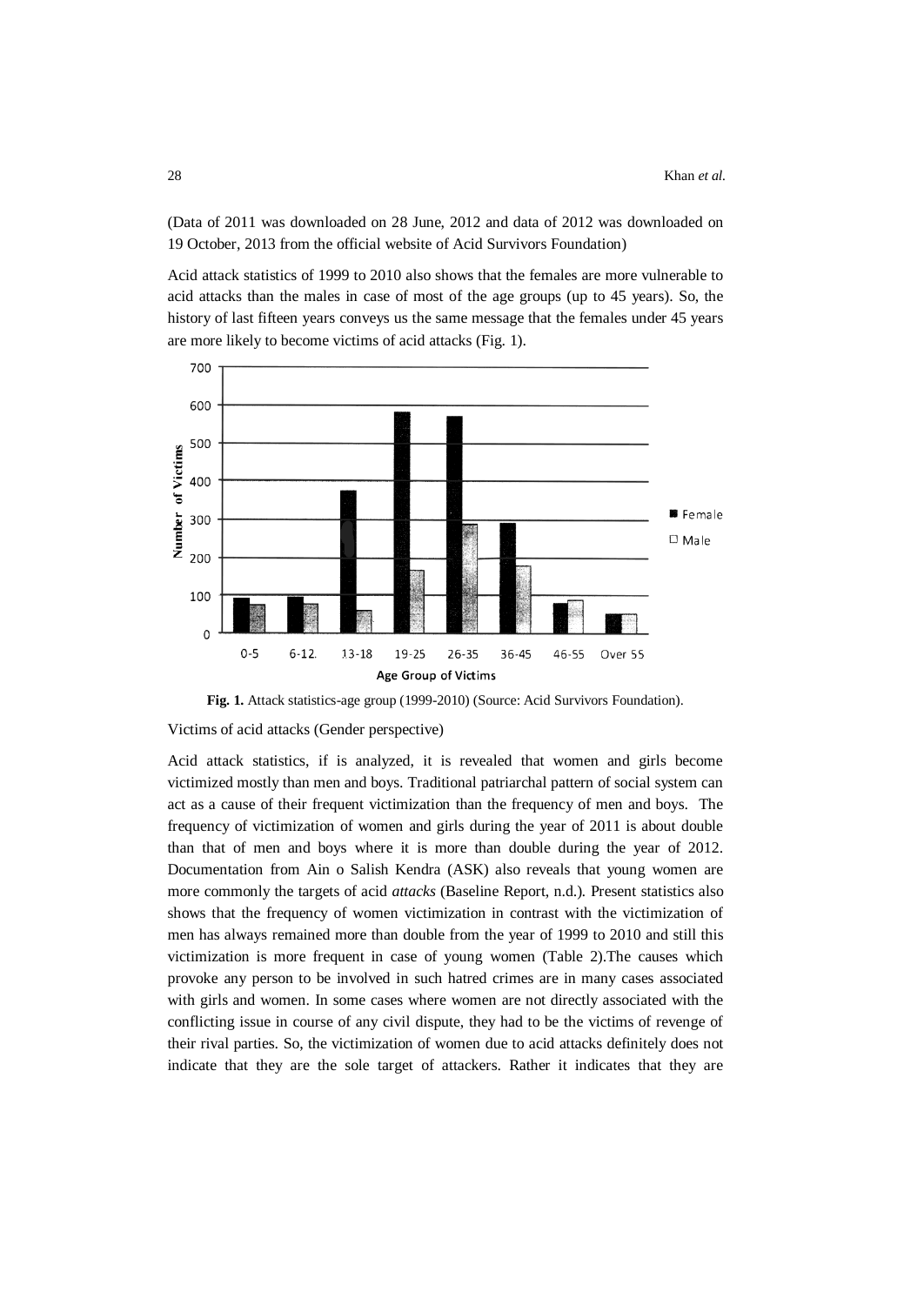vulnerable to many cases as are the men in frequency but they exclusively become part of the society's patriarchal view that they would be directed according to the will of the men. This particular view of male dominated society might have an impact on the frequency of women victimization which is almost double than that of men.

| <b>Years</b> | <b>Women and Girls</b> | <b>Men and Boys</b> |
|--------------|------------------------|---------------------|
| 2011         | 77                     | 42                  |
| 2012         | 68                     | 30                  |
| 1999-2010    | 2152 (69%)             | 993 (31%)           |

**Table 2. Victims of acid attacks (gender perspective)**

Source: Compiled from the official website and Annual Report 2010 of Acid Survivors Foundation (ASF)

### Causes/ motivation behind acid violence

From the statistics of the year of 2011 and 2012 it is found that the land or the property related and money related issues are responsible in most of the cases for the incidents of acid attacks. 'Refusal or rejection of love, marriage or sex' is found to be the second premier reason for such attacks which most frequently happens against girls and women. Based on the frequency of incidents family related disputes and dowry are found as the next leading reasons for such violence caused by acid attacks. In case of 2012, the frequency of acid attacks due to land or property related issues decreased where attacks due to refusal of love, marriage or sex increased in a significant level (Table 3). Present cultural diffusion and impact of satellite television are making youngsters feeling like 'falling in love with cute girls' and thus they are seemingly becoming furious in case of rejection of such affairs. While any girl rejects their (boys') filmy style of approaching for love or marriage, they become violent and sometimes this motivates those boys to be involved in such hatred activities. Other than that when sexual desire of any person is not fulfilled by any girl or woman, he may expose violent activities like acid attacks with the intention to take revenge making her beauty distorted. Dowry and family related disputes along with this are good causes for such violence caused by acid attacks.

In case of analyzing the reasons of previous years (1999 to 2010) it is also found that Land/property related dispute and refusal/ rejection of marriage/sex are main causes of acid violence. However, other causes are more or less same like the years of 2011 and 2012 (Fig. 2). Dowry and family related disputes along with marital dispute are found as the most significant causes of such crimes if these are considered in a united way. The same findings was revealed in India where the refusal or rejection of love, marriage or sex along with denying dowry is considered as one of the most crucial causes of acid violence in India. A report submitted to the Supreme Court of India (Lakshmanan, 2008- 2009) also states that **–"**Most of the reported acid attacks have been committed on women, particularly young women for spurning Suitors, for rejecting proposals of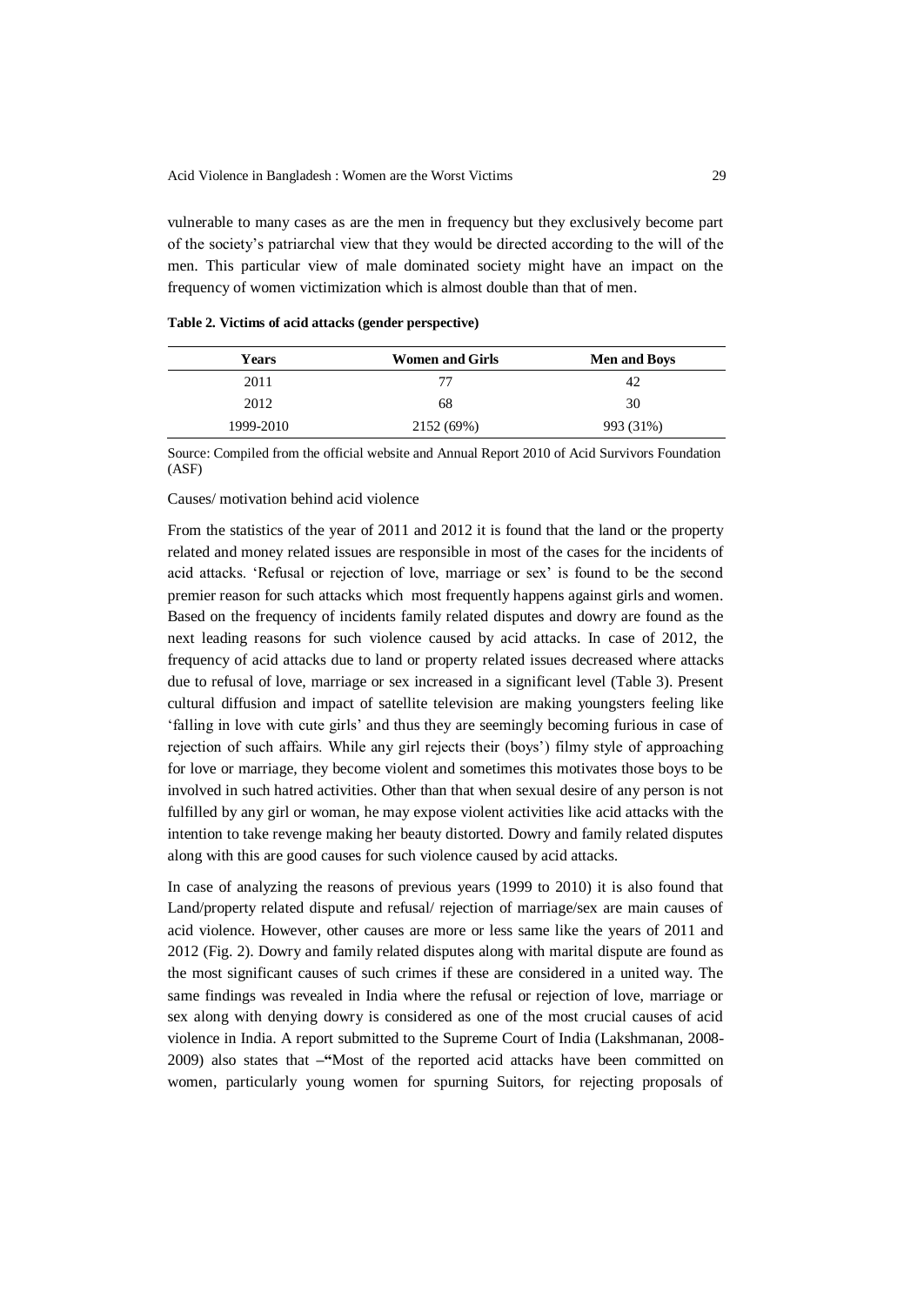marriage, for denying dowry etc. The attacker cannot bear the fact that he has been rejected and seeks to destroy the body of the woman who has dared to stand up to him**"**. As this problem is not exclusive in Bangladesh and it has its similarity in the patterns and causes of victimization, legal issues and other measures of India and other countries could be analyzed in such situations to combat this offense successfully.

| Reasons                                   | Man            |                 | Woman                    |      | <b>Children</b> |                | <b>Total</b> |      |
|-------------------------------------------|----------------|-----------------|--------------------------|------|-----------------|----------------|--------------|------|
|                                           | 2011           | 2012            | 2011                     | 2012 | 2011            | 2012           | 2011         | 2012 |
| Dowry                                     |                |                 | 5                        | 8    |                 | $\overline{a}$ | 6            | 8    |
| Family related dispute                    | -              | $\overline{c}$  | ~7                       | 10   | 2               | 5              | 9            | 17   |
| Land/property/money dispute               | 21             | 8               | 27                       | 14   | 11              | 2              | 59           | 24   |
| Marital dispute                           | $\overline{c}$ | $\qquad \qquad$ | 6                        | 5    |                 | 1              | 9            | 6    |
| Refusal/rejection of<br>love/marriage/sex | 2              | 3               | 6                        | 5    | 8               | 14             | 16           | 22   |
| Not know                                  |                | 1               | $\overline{\phantom{0}}$ |      | 2               | 1              | 2            | 3    |
| Others                                    | 4              | 8               | $\overline{4}$           | 6    | 2               | $\overline{4}$ | 10           | 18   |
| Total:                                    | 29             | 22              | 55                       | 49   | 27              | 27             | 111          | 98   |

**Table 3. Reasons for acid attack in 2011 and 2012**

(Source: Statistical Data of Acid Survivors Foundation during 2011 and 2012)



**Fig. 2.** Reasons for acid attack (1999-2010).

*Acid violence at present and past*

Trend analysis of acid attacks

If acid attack trend of last 14 years is analyzed it becomes patent that the total number of victims is more than the total number of acid attacks. It is because of the presence of more than one person in the spot during any single acid attack. It is often the case that attacks take place in the middle of the night, that a nearby family member is also victim to the attack, and that the victim does not get quick or adequate medical attention despite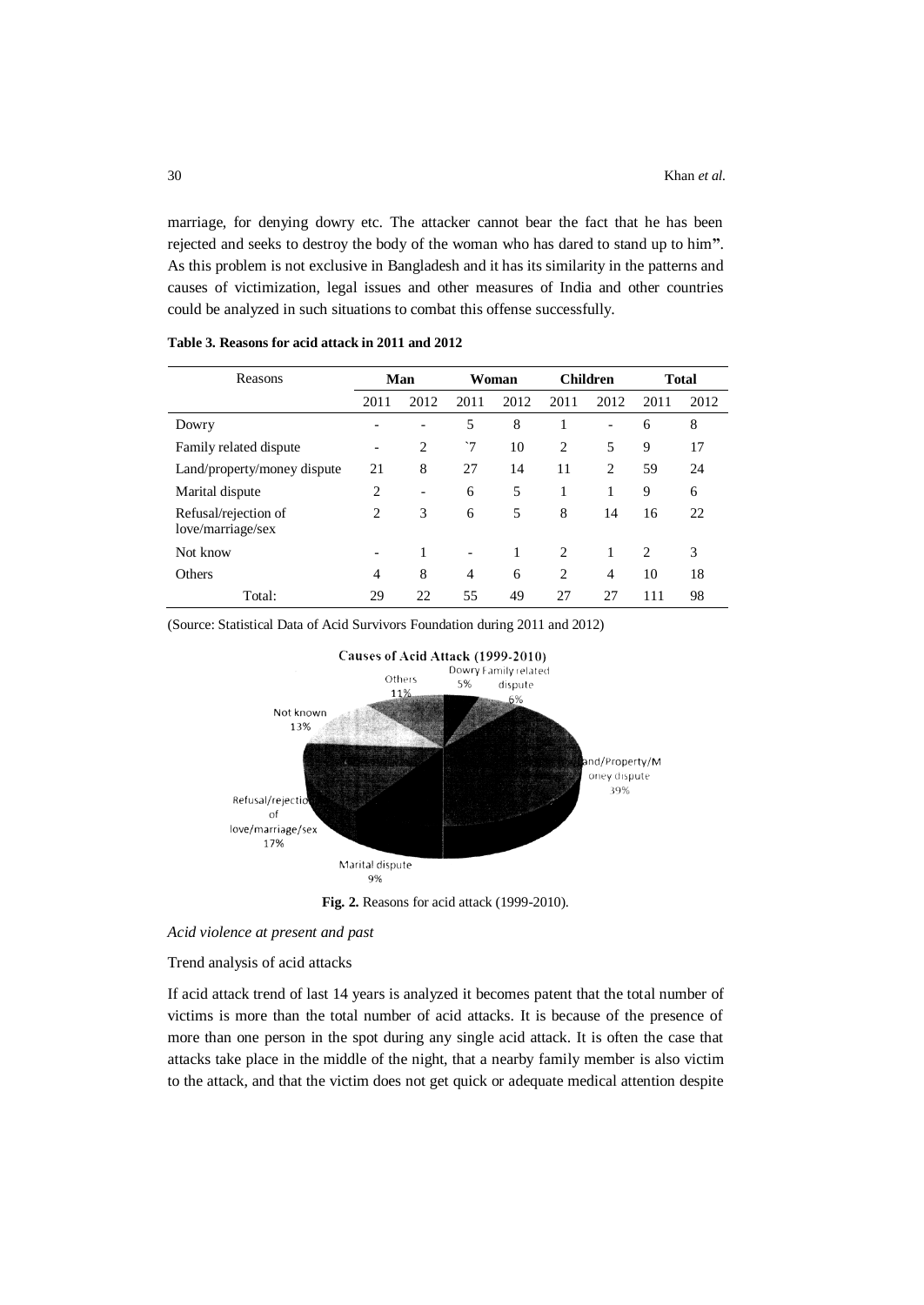his or her urgent need of it (Swanson, 2002). Chowdhury (2005) opined in the same way stating that the perpetrators often attack their victims at home in the middle of the night. Because family members tend to sleep together, they are also burnt in many cases. Children in most of the cases are victimized for such reasons. The trend analysis also shows that from 1999 to 2002 the frequency of such attacks increased gradually in an alarming rate. After the year of 2002, this frequency began to decrease slowly and after 10 more years this frequency is found as very low if is compared to the previous years (Fig. 3). Interventions taken by the government of Bangladesh with the continuous influence of various non-government victim support organizations including Acid Survivors Foundation set a strong foundation for establishing such an environment. In the meantime the government of the People's Republic of Bangladesh enacted the Acid Crime Control Act, 2002 and The Acid Control Act, 2002 which played important role in downsizing the frequency of acid violence in Bangladesh.



**Fig. 3.** Acid Attack Trend (1999-2014)

Acid attacks in 2013

Prior to the month of October, when this study took place, a considerable headway could be seen from the statistics. Here only in 50 incidents of acid attacks only 64 victims were reported which is seemingly less than the previous years. Though the correlation between different months and the frequency of offenses of a single year is not enough to draw the inference between various months and their relationship with the crime frequency, this comparison can yield important information regarding variations in the frequency of this crime in different months. This can help to generate hypothesis for the next possible research initiative. This statistics shows that the frequency of victimization due to acid attacks was more frequent during the month of July, August and September than other months of the year of 2013 (Table 4).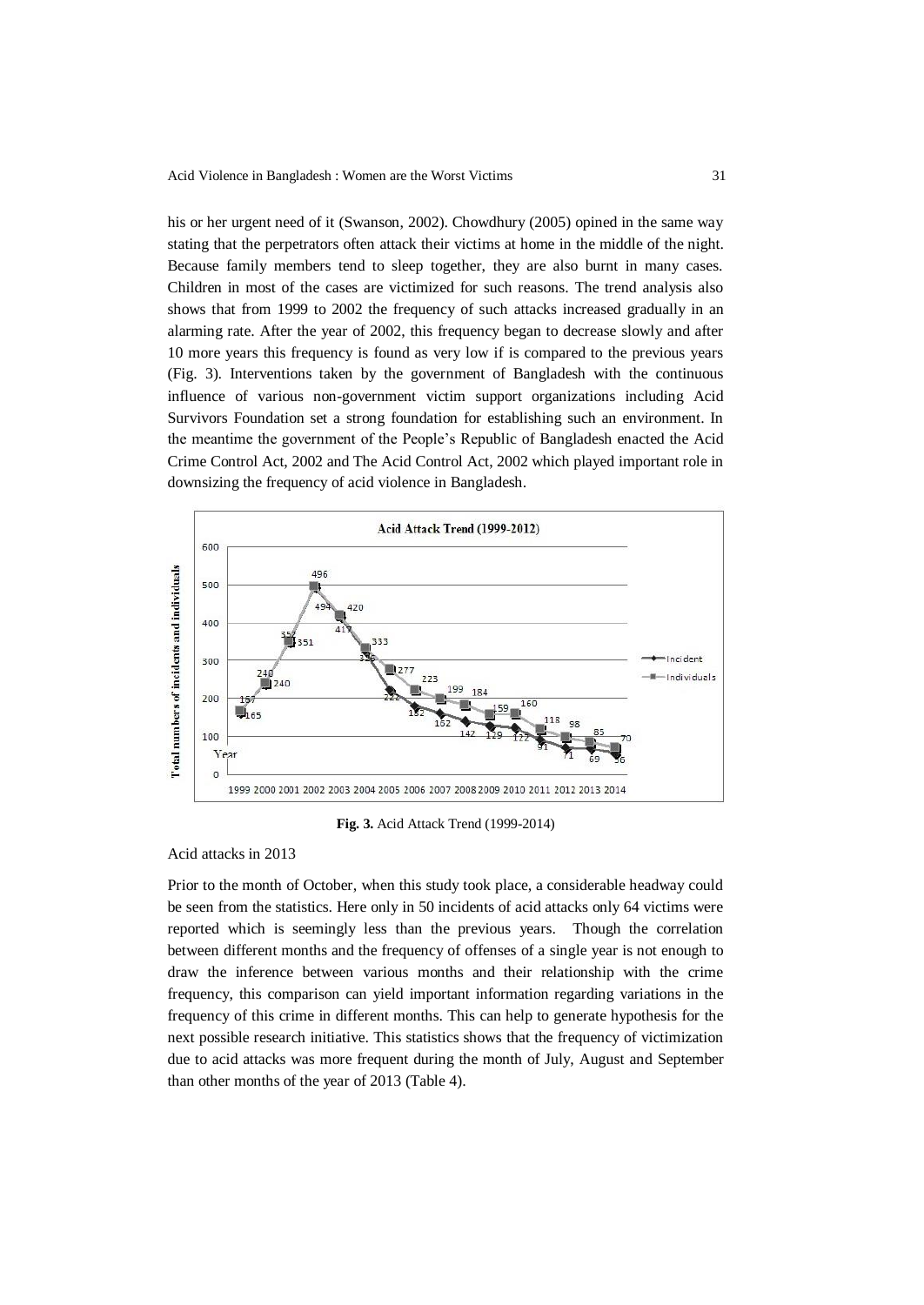| Month     | Number of incidents | Number of survivors |  |  |
|-----------|---------------------|---------------------|--|--|
| January   | 6                   | 8                   |  |  |
| February  | 5                   |                     |  |  |
| March     | $\overline{c}$      | 2                   |  |  |
| April     | 6                   | 9                   |  |  |
| May       | 4                   |                     |  |  |
| June      | 3                   | 5                   |  |  |
| July      | 8                   | 8                   |  |  |
| August    | ⇁                   | 8                   |  |  |
| September | 9                   | 12                  |  |  |
| Total     | 50                  | 64                  |  |  |

| Table 4. Acid attack statistics in 2013 |
|-----------------------------------------|
|-----------------------------------------|

(Source: Acid Survivors Foundation)

Legal actions against offenders

Recent data of ASF provides information regarding the conviction status of offenders who were involved in acid violence. It is a matter of regret that among the 1939 cases (from 2002 to September, 2014) only 177 cases were resulted into conviction including 305 convicted persons. Among the convicted persons 13 were awarded death sentence, 116 were imprisoned for life and other 176 were imprisoned for different tenures (Fig. 4). Low conviction rate definitely indicates the carelessness of law-enforcing professionals in such a serious offense.

According to the proposal of ASF Police Headquarters maintains a Central Monitoring Cell from the year of 2006 to monitor the advancement of acid related cases and it shows a number of pending (under trial) cases from the year 2002 to 2010 (Table 5). This data also indicate that there are a number of cases that have been stayed by the order of court. Due to the case logs and other routine jobs, courts and police are not being able to pay serious heed to the acid attack incidents. Thus the conviction rate of these cases is not yet satisfactory.



**Fig. 4.** Conviction status of the accused from 2002 to March, 2013 (Source: Acid Survivors Foundation).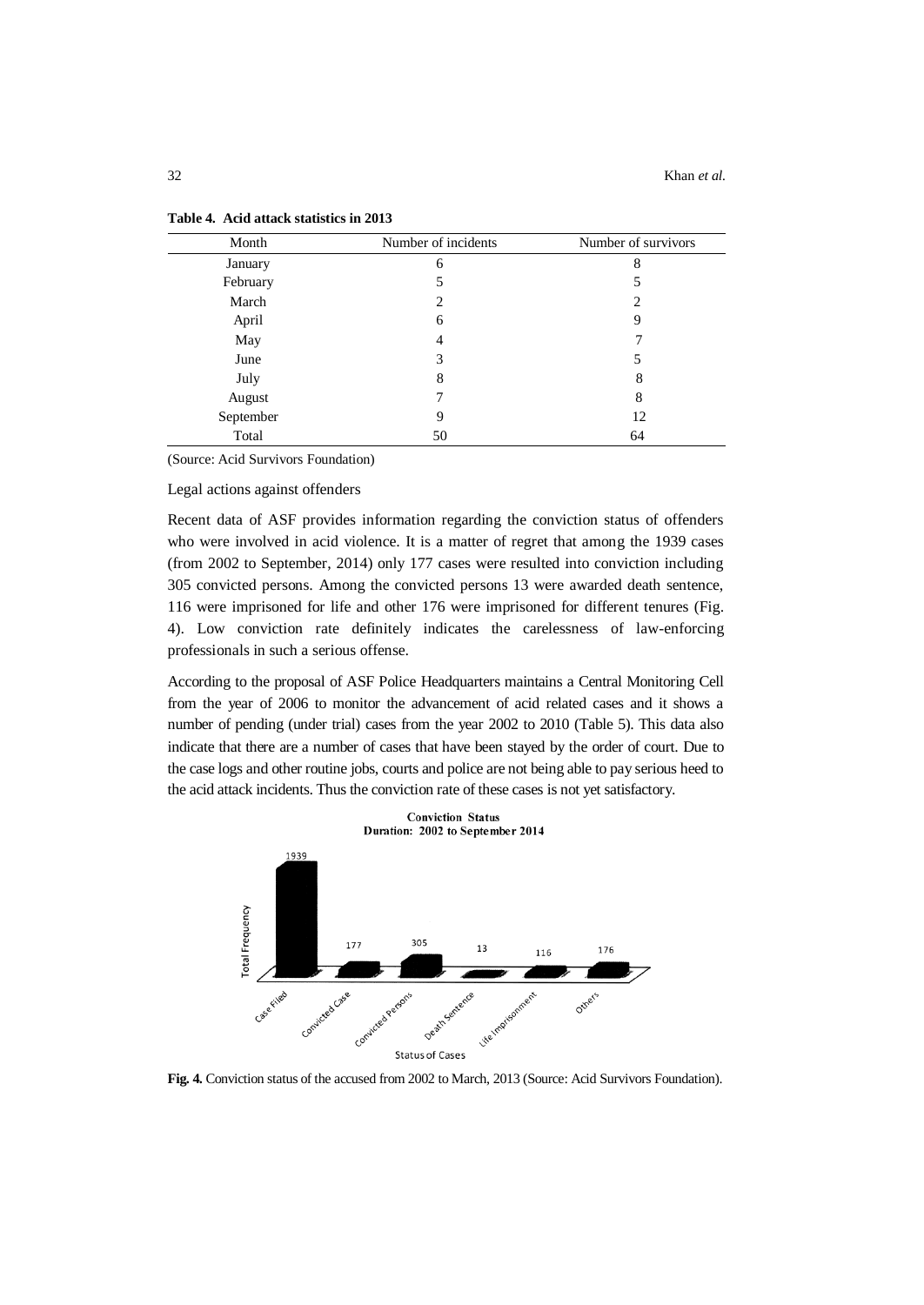|       | No. of        | Charge       | No. of Cases           |       | Conviction<br>Under |          |                   | Type of conviction |                |          |             |
|-------|---------------|--------------|------------------------|-------|---------------------|----------|-------------------|--------------------|----------------|----------|-------------|
| Year  | Case<br>Filed | <b>Sheet</b> | Under<br>Investigation | Trial | Case                | Person   | Death<br>Sentence | Life<br>Sentence   | Others Total   |          | <b>Stay</b> |
| 2002  | 209           | 156          | $\theta$               | 156   | 43                  | 84       |                   | 27                 | 36             | 64       | 18          |
| 2003  | 258           | 158          | $\theta$               | 158   | 33                  | 54       | $\overline{2}$    | 25                 | 26             | 53       | 30          |
| 2004  | 208           | 129          | $\Omega$               | 129   | 24                  | 41       | 4                 | 13                 | 22             | 39       | 18          |
| 2005  | 206           | 122          | $\theta$               | 122   | 24                  | 37       | 3                 | 10                 | 33             | 46       | 34          |
| 2006  | 146           | 80           | $\Omega$               | 80    | 12                  | 22       |                   | 8                  | 26             | 35       | 36          |
| 2007  | 177           | 109          | $\theta$               | 109   | 11                  | 17       | 0                 | 6                  | 11             | 17       | 67          |
| 2008  | 163           | 80           | $\theta$               | 80    | 7                   | 13       |                   | 11                 | $\overline{c}$ | 14       | 58          |
| 2009  | 129           | 70           | $\theta$               | 70    | 13                  | 13       |                   | $\overline{c}$     | 10             | 13       | 15          |
| 2010  | 97            | 46           | 18                     | 46    | $\theta$            | $\Omega$ | 0                 | 0                  | $\Omega$       | $\Omega$ | 45          |
| Total | 1593          | 950          | 18                     | 950   | 167                 | 281      | 13                | 102                | 166            | 281      | 321         |

**Table 5. Statistics of acid crime control monitoring cell (up to 2010)**

(Source: Acid Survivors Foundation)

*Legal safeguards of and victim supports to survivors*

Major acts associated with acid violence and acid use in Bangladesh

Before 2002 there was no special provision for preventing acid violence and controlling the handling of corrosive substances in Bangladesh. During the year of 2002 two acts have been enacted by the president as BNWLA submitted public interest litigation to the government against easy access of common masses to acid. On 17 March, 2002 two acts namely Acid Crime Control Act and Acid Control Act were approved by the then president of Bangladesh (Haque, et al., 2012). However, ASF articulates these acts as-

The Acid Crime Control Act of 2002 is intended to control acid crimes by mandating stringent punishment ranging from between three years and fifteen years and a hefty fine to life imprisonment to a maximum statement of death penalty. The variations of punishment depend on the parts of the body affected. For example punishment for killing of a person by acid or inuring a person resulting loss of vision, loss of hearing, or damages or disfigurement of the face, breasts or sexual organs can result in capital punishment or rigorous imprisonment for life and also a fine not exceeding one lakh taka. Damage or disfigurement of any member or joint of his/ her body will result in fourteen years of imprisonment but not less than seven years of rigorous imprisonment. Punishment for attempt to throw acid causing no damage or injury may extend to seven years but not less than three years of rigorous imprisonment and also with a fine not exceeding fifty thousand taka. Also, if someone assists to commit the crime of acid throwing, he/ she will receive the same punishment as the perpetrators. The Acid Control Act of 2002 has been introduced to control 'the import, production, transportation, hoarding, sale and use of acid, and to provide treatment to victims of acid violence, rehabilitate them, and provide legal assistance (Haque *et al*., 2012).

The Acid Control Act stated the provisions for establishing the National Acid Control Council (NACC) and District Acid Control Committees (DACC). This act punishes the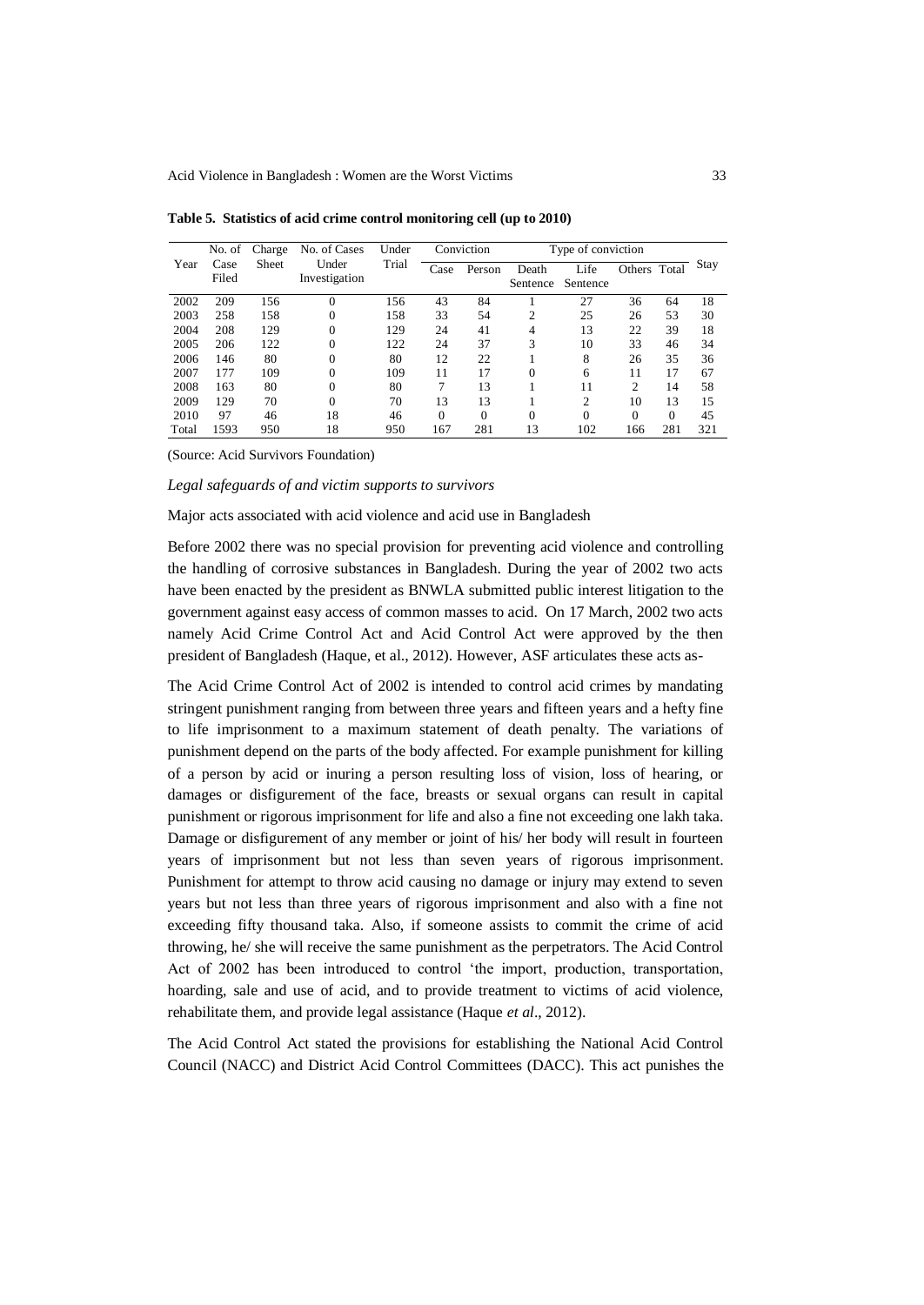people involved in the production, import, storage, sale and use of acid without license by a jail term of three to ten years where fine can be up to tk. 50000. According to this act the central government is the licensing authority for issuing import license and Deputy Commissioner is the licensing authority for transport, storage and seller and user license. All license holders are supposed to keep their records about the use of acid in course of their business or other purpose (The Acid Control Act of 2002).

Organizations Providing Legal and Social Assistance for Acid Victims in Bangladesh

A survivor of acid violence often requires medical attention during the crisis period. In addition, (s) he also often needs protection, safe accommodation, support, counseling and legal assistance (Akhter and Islam, 2013). There are various non-government agencies along with the government in Bangladesh which are working for providing the treatment and legal assistances to the acid survivors with psycho-social support for their rehabilitation. BRAC, Ain O Shalish Kendra, Bangladesh National Women Lawyers' Association (BNWLA), Bangladesh Manabadhikar Bastobayan Sangstha (BSEHR), Bangladesh Legal Aid Services and Trust (BLAST) and some other NGOs are providing legal assistance to the victims. Acid Survivors Foundation (ASF) is working solely with various aspects of acid violence and aiding the victims in all possible aspects including treatment. There are various other agencies along with ASF and BRAC which provides financial supports to acid victims like Department of Social Services of various districts, Department of Youth Development, the daily Prothom Alo Assistance Fund, Dutch Bangla Bank Limited and various local NGOs of Bangladesh.

### **Conclusion**

Being a woman seems to be a great cause of acid violence in this society. In Bangladesh as well as in sub-continental region males are accustomed to see their female counterpart as obeying the orders of males. When they find that the women are trying to show the reflection of their own wish in their everyday activities, they become violent. It is astonishing that the males not only intend to see their female members of family to obey them but also intend to think their non-relative females in the same way. It is a matter of great regret that the females of this country still are not getting the agreed honor that they deserve in the 21<sup>st</sup> century. Proper distribution of parental property may decrease this rate. Consciousness regarding family related issues can be a solution of such hatred incidents. Empowerment of women and literacy can have tremendous impact to improve the situation. In the national context of Bangladesh, the rise in acid attacks needs to be understood not only in relation to existing gender inequality but also in relation to its complex and shifting socioeconomic, political, and cultural processes as they intersect with neoliberal development policies and globalization (Chowdhury, 2005). It is therefore important to make people aware against acid violence. Law enforcement agencies should keep careful vigilance over the issue. The organizations who work for the victims need to